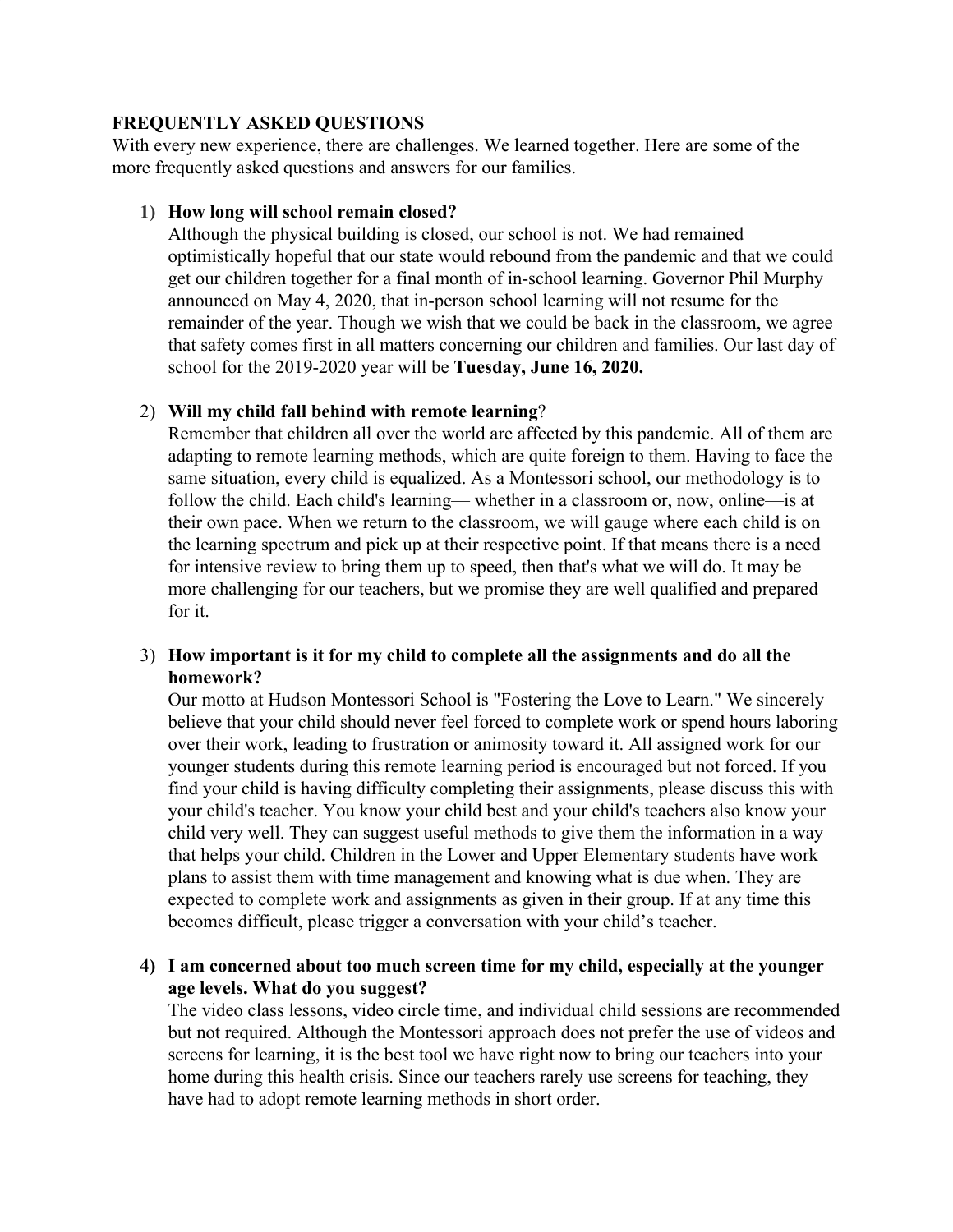We have found, and all the studies suggest, that the key to screen time is finding a balance. For this reason, we are keeping our sessions short. Since most of us are essentially quarantined in our homes, we do not want to cut off our children entirely from their social connections—teachers, classmates, friends. That's where some of our Specials classes come in, it has been wonderful getting everyone up, moving, singing, playing, and sharing. We gather as a group, we check-in, and we make plans to meet again. Creating a new routine can help our children adjust to the changes we have had to make in our lives. Setting routines help children feel purposeful and accomplished.

#### 5) **My child can't sit still for the screen. How can I make this work for my child?**

As Montessorians, we know that every child is an individual, and every child learns differently. We know that some of our children are visual learners. Some are auditory learners. We understand that some children need manipulatives and close, individualized attention. Each child's needs are unique. In our classroom setting, if a young child is fidgeting during circle time, we ask them to sit in one of our teacher's laps to help them feel our calm and develop that calmness with their body. You can model this behavior for them by having them in your lap a couple of times. Explain to your child that this is the routine going forward. If this does not work for your child, our best recommendation is to schedule a one-on-one discussion with your child's teacher to get some techniques to help you get through this period.

In other cases, a lot of our older children who have already absorbed the Montessori style have adjusted well, are self-directed, and can follow along with their work plan with very little parental intervention.

#### **6) How secure are the classroom learning sessions?**

We are aware that when schools across the country initially started using the Zoom platform for remote learning sessions, there were "Zoombombing" situations that were experienced by some schools. As far as we can tell, our school did not experience any security breaches. To increase our security, we are requiring that each Zoom session being used by our school is password-protected. That means each participant will be required to input a password to join the session. In some cases, you may note that your child is put into a "waiting room." The host of the class must individually approve each participant to join the class.

### **7) What do parents do if they do not have a computer at home or cannot share their computer since it is needed for working from home?**

Zoom sessions and Google Classroom can work from a desktop computer, laptop, Smartphone, or iPad. We realize that people may need their phone or other devices at home and cannot dedicate a device for their children. If you have devices issues or failures that make it difficult for your child to attend class sessions or do their work, we have a limited supply of devices that we can loan out to children who have no viable options for getting online.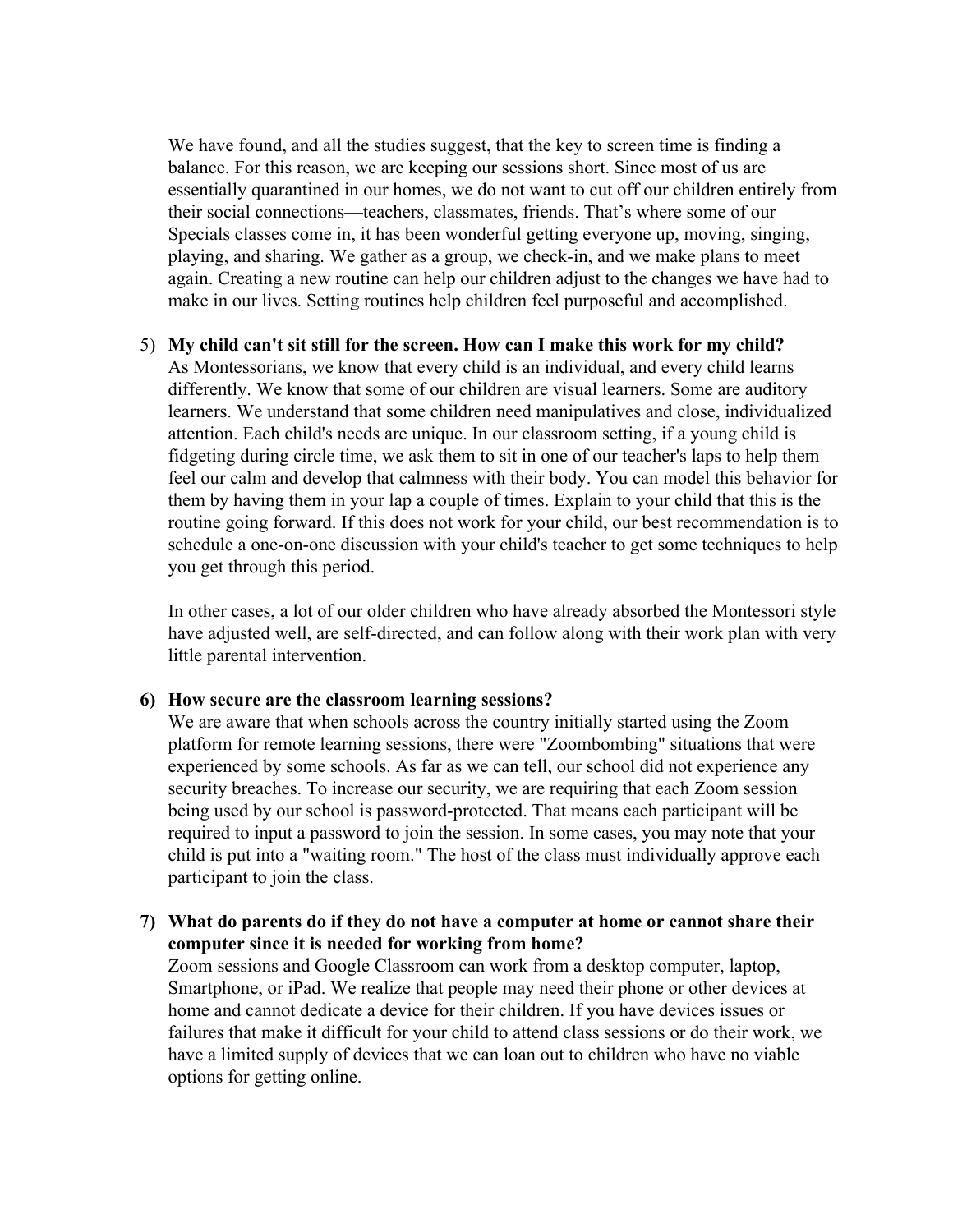### **8) How can my child get more online lessons with the teacher?**

All students—toddler to upper elementary—have scheduled class sessions and individual sessions between the children and their teachers. Each child has a regular, routine schedule with a child's lesson periods and Specials classes. The online learning schedule takes into account finding the right balance of screen time for each child per day. Please do not hesitate to reach out to your teacher immediately if your child is struggling with a concept, needs further explanation, or needs a teacher's help with anything. Our teachers are expecting you to reach out if any issue arises.

# **9) I have more than one child, and each child has class sessions scheduled at the same time. What do I do?**

We realize that some families may have more than one child in online sessions, some that are in our school and others who are older or have graduated on to other schools. This may have put a strain on your electronic devices or the class time may not be a feasible time for you or your child. If your child needs a device, please do not hesitate to reach out to us (see question #7, above). And, if the conflict is the time of the class, you can discuss this with your teacher to see if the schedule can be modified, if "make-up" sessions make the most sense, or if the instruction can be given offline. This decision requires a conversation between you and the teacher to come up with the best solution.

10)**I need help managing my child's schedule with my own. How can the school help**? Each class has as an established schedule of individual lessons, class lessons, and Specials classes. The teachers keep the Zoom links updated and make that "living document" available to all parents and students on Google Classroom.

# 11) **Where can I find my child/children's work, assignments, and schedule?**

All classrooms are using Google Classroom. Anything having to do with your classroom will come via the teachers on Google Classroom or email. Communications that come from the school office or administration will be via the email you provided to the school. You will continue to get a Weekly Message every Friday as a usual weekly digest from the school. Throughout the week, as needed, the school administration will send important updates as things come up. Currently, we are using our HMS360 app as a supplement only. We encourage our parents to use that to post photos of your child's activities at home. As a courtesy, your teachers may post your child's assignments and instructions on both HMS360 and Google Classroom. But, if these multiple channels of information are becoming overwhelming, we suggest turning your attention primarily to Google Classroom.

**12) What if I notice my child is having emotional difficulties with this shelter-in-place situation? What do you recommend?**

We would recommend that parents talk to their child. The Child Mind Institute is supporting families during COVID -19 and is a good resource for parents who have children that are struggling with this shelter-in-place situation:

<https://childmind.org/coping-during-covid-19-resources-for-parents/>. The Worry Woos Program may also help in having your child explain what they are feeling. We encourage